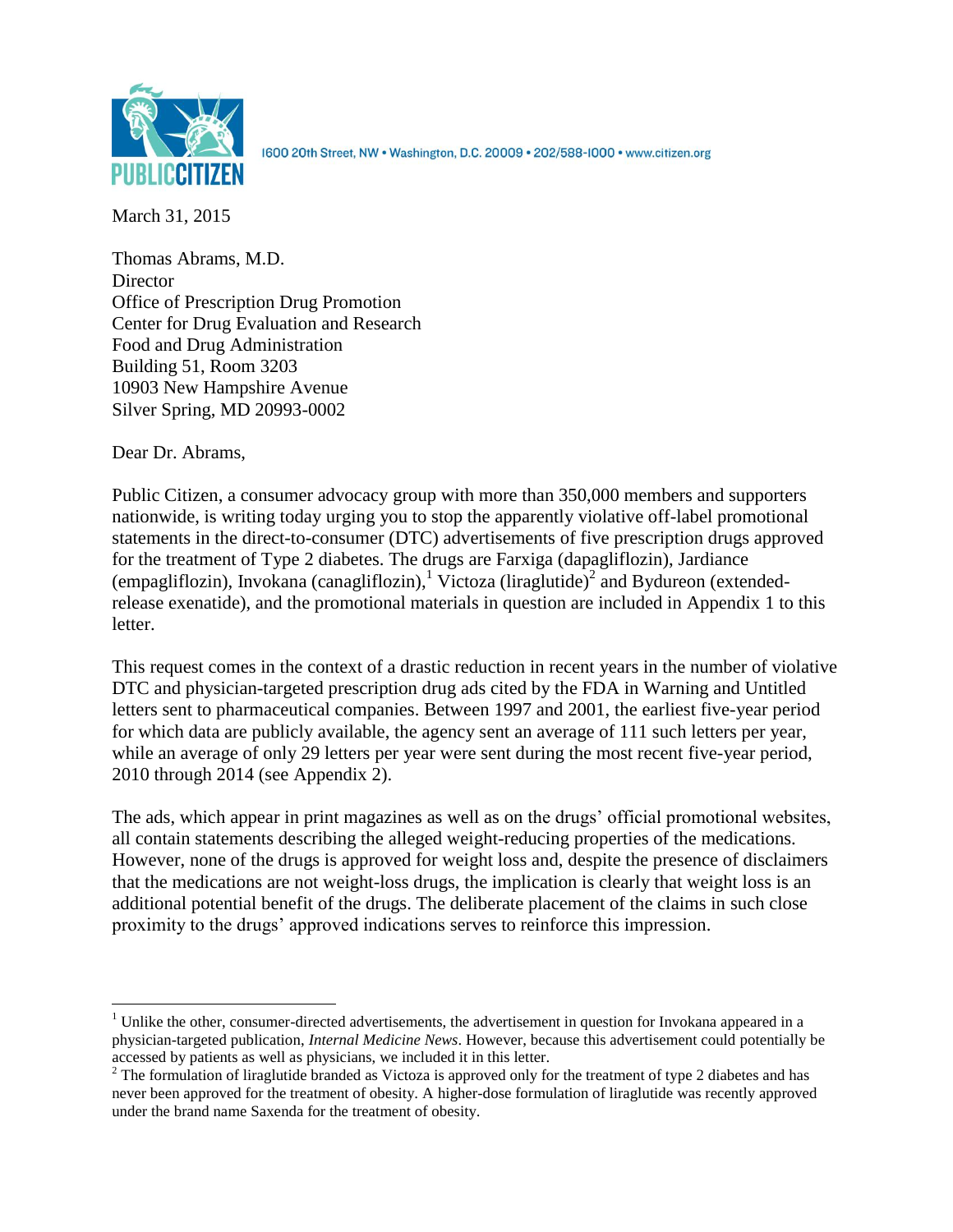In the case of Farxiga and Invokana, blood pressure reduction also is touted as a potential benefit. This is an especially egregious "benefit" claim, as hypotension is listed as an adverse effect in the medications' labels, owing to the diuretic effect and possible volume depletion inherent in the drugs' mechanism of action.<sup>3,4</sup> Both the weight-loss and blood-pressure-reduction claims also were made in a recently aired TV commercial for Farxiga.<sup>5</sup>

These five drugs have been approved solely to lower hemoglobin A1C levels in patients with Type 2 diabetes, but the advertisements presented in this letter clearly convey the false perception to patients and doctors that the drugs have been deemed safe and effective for weight loss and/or reducing blood pressure. In addition, all five drugs have serious toxicities, including hypotension, urinary tract infections, yeast infections (Farxiga, Jardiance, and Invokana), bladder cancer (Farxiga), pancreatitis, thyroid C-cell tumors (Victoza and Bydureon), and renal impairment (all five drugs). <sup>6</sup> By inflating the drugs' perceived benefits, the advertisements dangerously skew the risk-benefit calculations made by physicians and patients in deciding whether to initiate or continue these therapies. This is especially likely to occur with a weightloss claim targeted at overweight and obese Type 2 diabetics struggling with both their disease and their weight.

These advertisements prompt the following questions:

- 1. Has the Food and Drug Administration (FDA) reviewed and approved the advertisements presented in Appendix 1 prior to, or since, their release? If not, what is the agency's position on the weight-loss claims, as well as the blood-pressure-reduction claims for Farxiga and Invokana, made in the advertisements? If the agency did review and approve the advertisements, what was its rationale for allowing the inclusion of the weight-loss and blood-pressure-reduction claims?
- 2. Has the FDA approved similar off-label efficacy claims in other DTC advertisements? If so, did these approvals result from a formal policy allowing such off-label efficacy claims in pharmaceutical DTC advertisements?

We urge you to immediately issue Warning Letters requiring the manufacturers to withdraw these and any other advertisements containing similar off-label promotional statements. Unfortunately, as mentioned above, we must note here that the FDA's enforcement of misleading drug marketing (both DTC and physician-targeted materials) has fallen far short in recent years. In 2014, only 10 Warning and Untitled letters were issued to pharmaceutical companies for violative DTC and physician-targeted prescription drug ads, the fewest number since at least 1997. This was the culmination of a steady decline in such letters during Margaret

 $4$  Invokana Label (revised March 2015). Food and Drug Administration-Approved Drug Products. [http://www.accessdata.fda.gov/scripts/cder/drugsatfda/index.cfm.](http://www.accessdata.fda.gov/scripts/cder/drugsatfda/index.cfm) Accessed March 24, 2015.

 $\overline{\phantom{a}}$  $3$  Farxiga Label (revised August 2014). Food and Drug Administration-Approved Drug Products. [http://www.accessdata.fda.gov/scripts/cder/drugsatfda/index.cfm.](http://www.accessdata.fda.gov/scripts/cder/drugsatfda/index.cfm) Accessed March 13, 2015.

<sup>&</sup>lt;sup>5</sup> Ispot.tv. Farxiga TV Spot, 'All Walks of Life.' [http://www.ispot.tv/ad/7NDH/farxiga-all-walks-of-life.](http://www.ispot.tv/ad/7NDH/farxiga-all-walks-of-life) Accessed March 13, 2015.

<sup>&</sup>lt;sup>6</sup> Food and Drug Administration. Most recent available FDA-approved labels (Farxiga 08/14; Jardiance 08/14; Invokana 03/15; Victoza 04/13; Bydureon 05/14) downloaded from: FDA-Approved Drug Products. [http://www.accessdata.fda.gov/scripts/cder/drugsatfda/.](http://www.accessdata.fda.gov/scripts/cder/drugsatfda/) Accessed March 10, 2015.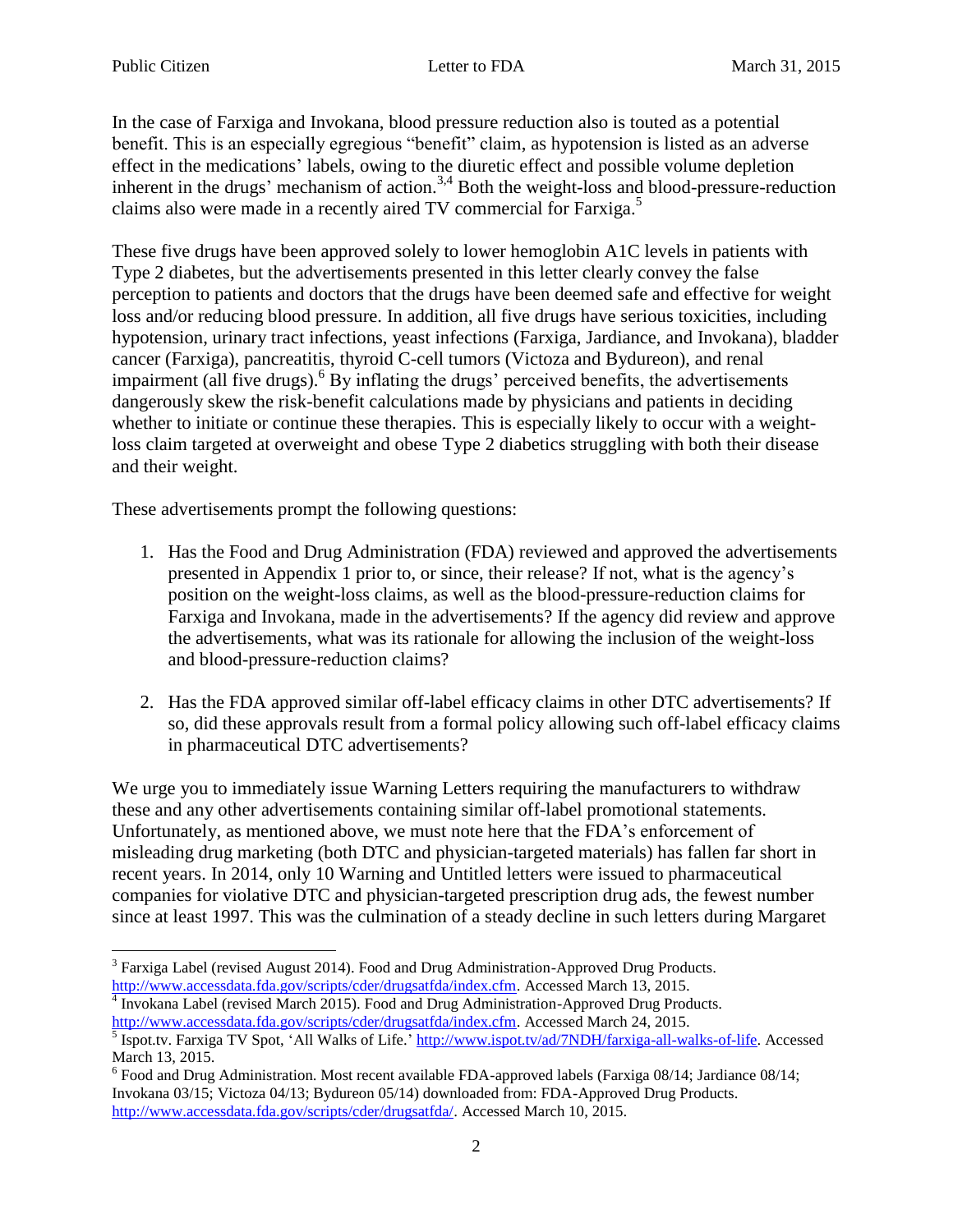Hamburg's tenure, from a high of just 51 in 2010 to 31 in 2011, 28 in 2012, and 24 in 2013 (see Appendix 2).

The FDA's dismal record on issuing Warning and Untitled letters heightens the importance of other enforcement avenues. In order to deter the release of similarly violative DTC ads in the future, we urge you to, for the first time ever, use the authority granted to you by the 2007 Food and Drug Administration Amendments Act to issue civil monetary penalties to the manufacturers responsible for the ads in this document.<sup>7</sup> As of January 27, 2015, not a single such penalty has been assessed.<sup>8</sup>

We look forward to a prompt response to our questions and to the implementation of our recommended actions.

Thank you for your attention to this important public health matter.

Sincerely,

 $\overline{\phantom{a}}$ 

Sammy Almashat, M.D., M.P.H. Researcher

Sidney Wolfe, M.D. Founder and Senior Advisor

Michael Carome, M.D. **Director** Public Citizen's Health Research Group

Cc: Janet Woodcock, M.D., Director, Center for Drug Evaluation and Research, FDA

<sup>&</sup>lt;sup>7</sup> Food and Drug Administration Amendments Act. Section 503B(f)(4). [http://www.gpo.gov/fdsys/pkg/PLAW-](http://www.gpo.gov/fdsys/pkg/PLAW-110publ85/pdf/PLAW-110publ85.pdf)[110publ85/pdf/PLAW-110publ85.pdf.](http://www.gpo.gov/fdsys/pkg/PLAW-110publ85/pdf/PLAW-110publ85.pdf) Accessed March 11, 2015.

<sup>&</sup>lt;sup>8</sup> Personal communication, on January 27, 2015, with Jean-Ah Kang of the Food and Drug Administration's Office of Prescription Drug Promotion.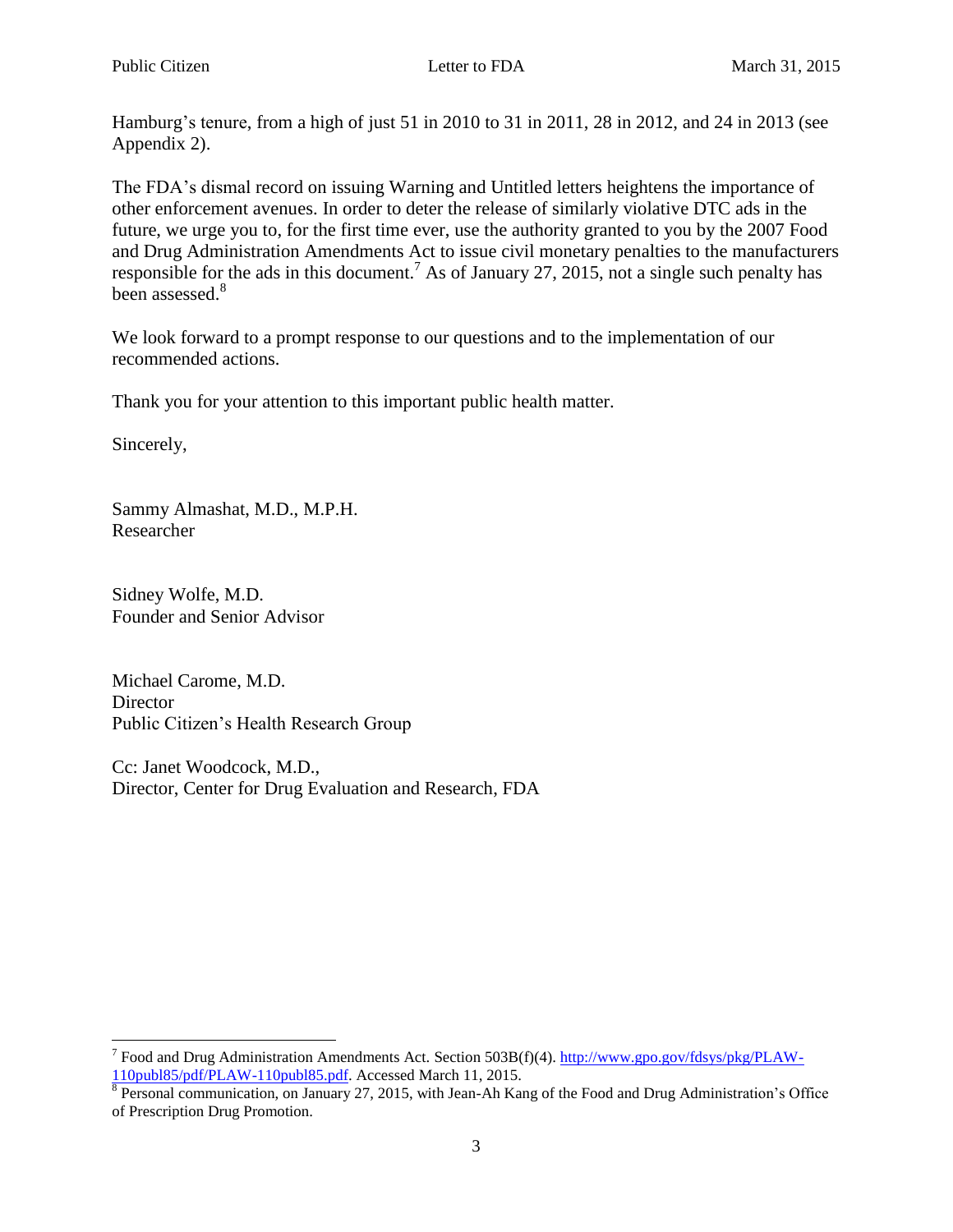## **Appendix 1. Promotional Materials (red arrows indicate unapproved benefits statements)**

Farxiga (dapagliflozin) official promotional website (Accessed March 13, 2015):



#### [www.farxiga.com](http://www.farxiga.com/)

Farxiga two-page advertising spread, as seen in the October 13, 2014, issue of *TIME* magazine. Image below (identical to the *TIME* spread) taken from the AdPharm Blog. [https://adpharm.net/blog/2014/10/usa-farxiga-high-blood-sugar/.](https://adpharm.net/blog/2014/10/usa-farxiga-high-blood-sugar/) Accessed March 13, 2015.

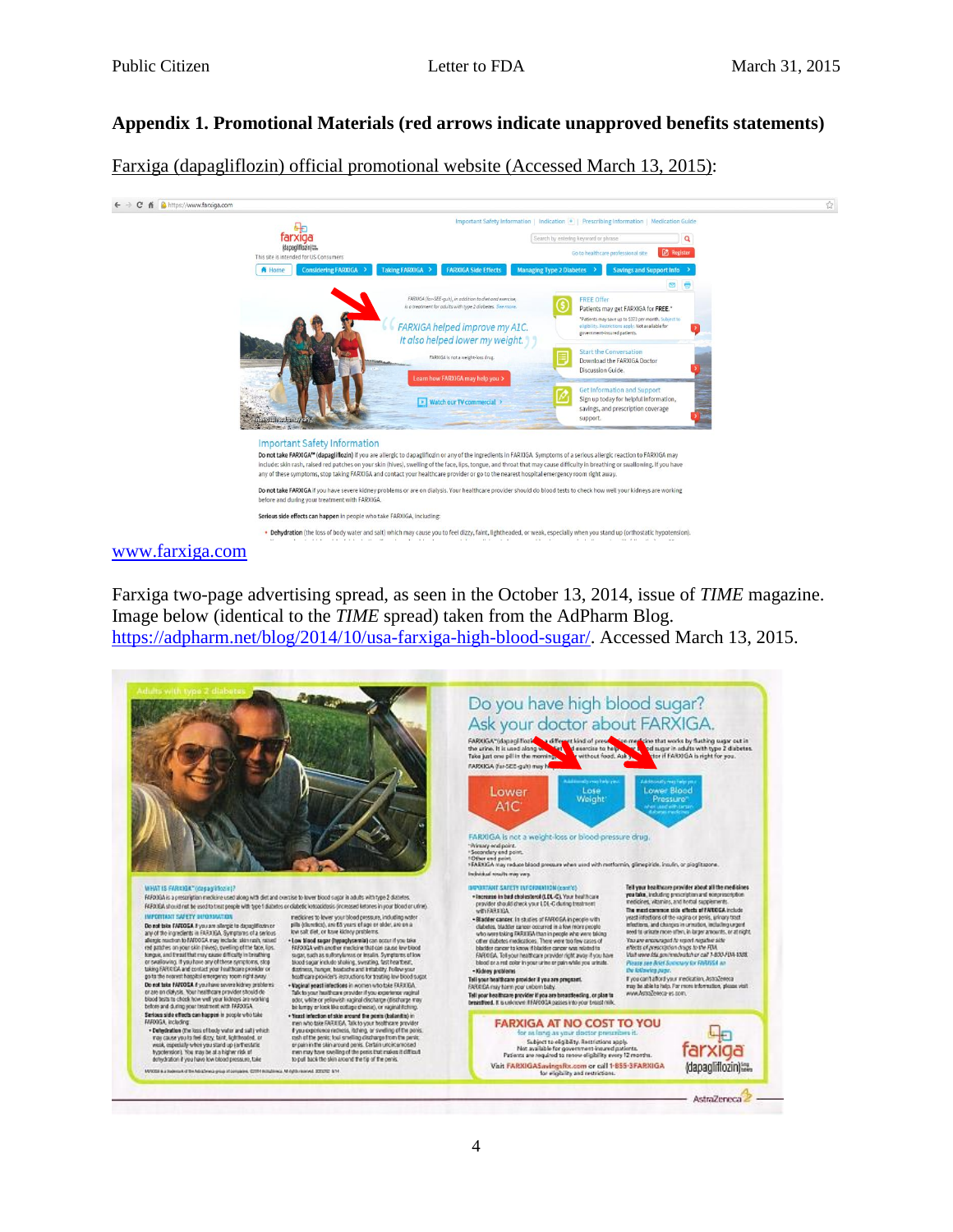Jardiance (empagliflozin) advertisement in the March 16, 2015 issue of *TIME* magazine.



Ask your doctor if you can get down with JARDIANCE and visit MeetJARDIANCE.com



For more information about JARDIANCE, talk to your doctor and see the Patient Information on the adjacent page.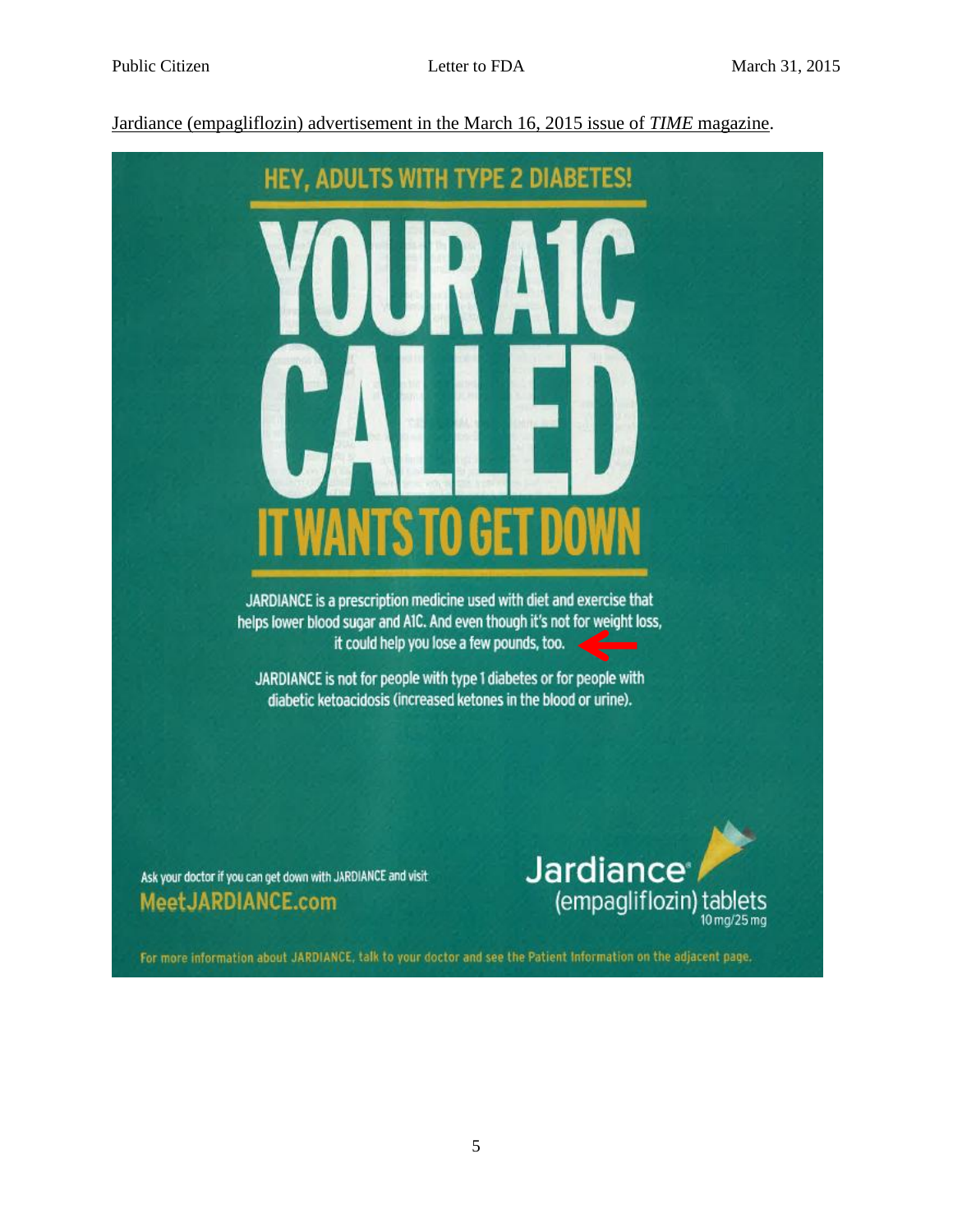Invokana (canagliflozin) advertisement in the February 15, 2015 (Vol. 48, No. 3) issue of *Internal Medicine News*.

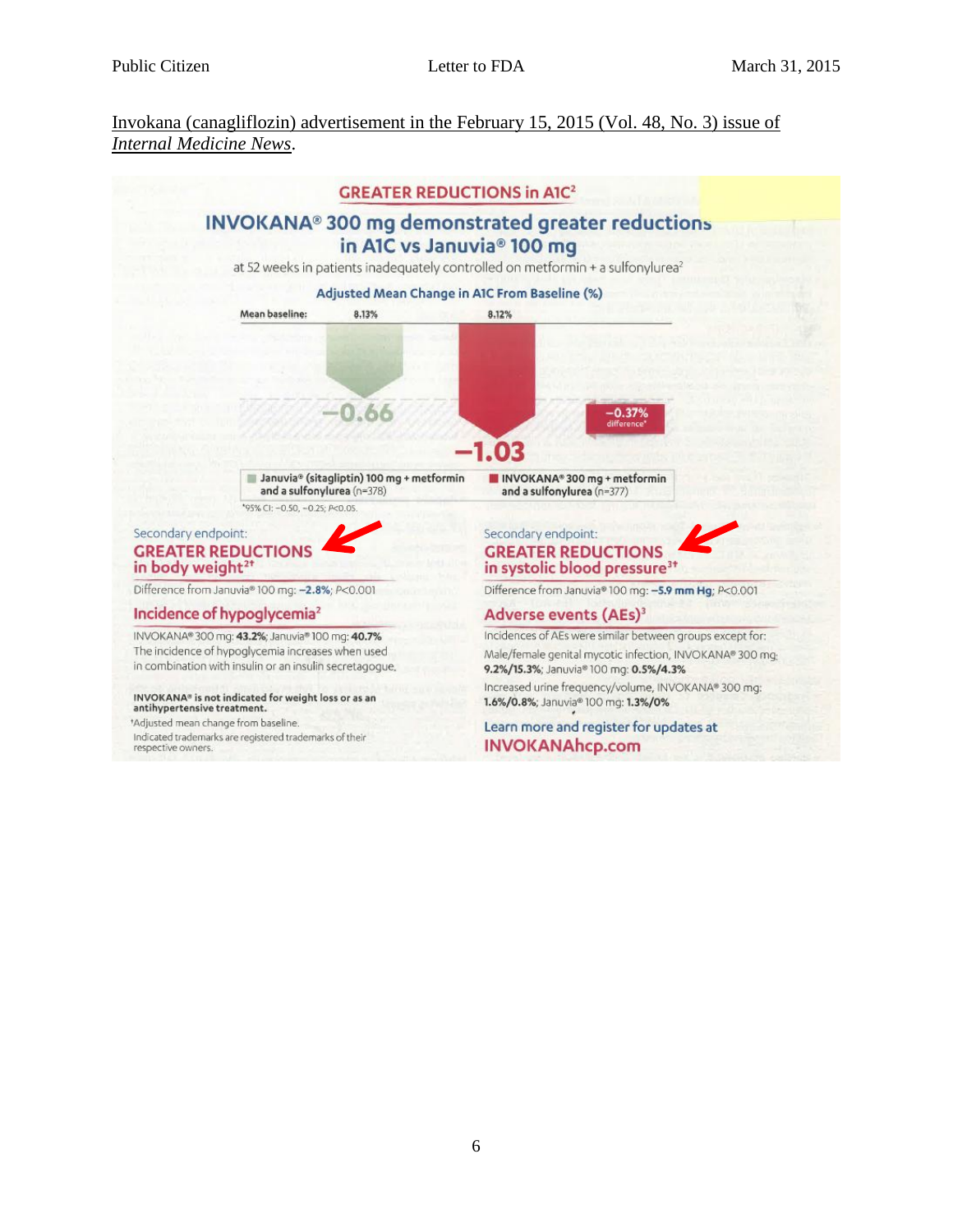#### Victoza (liraglutide) official promotional website (Accessed March 13, 2015):

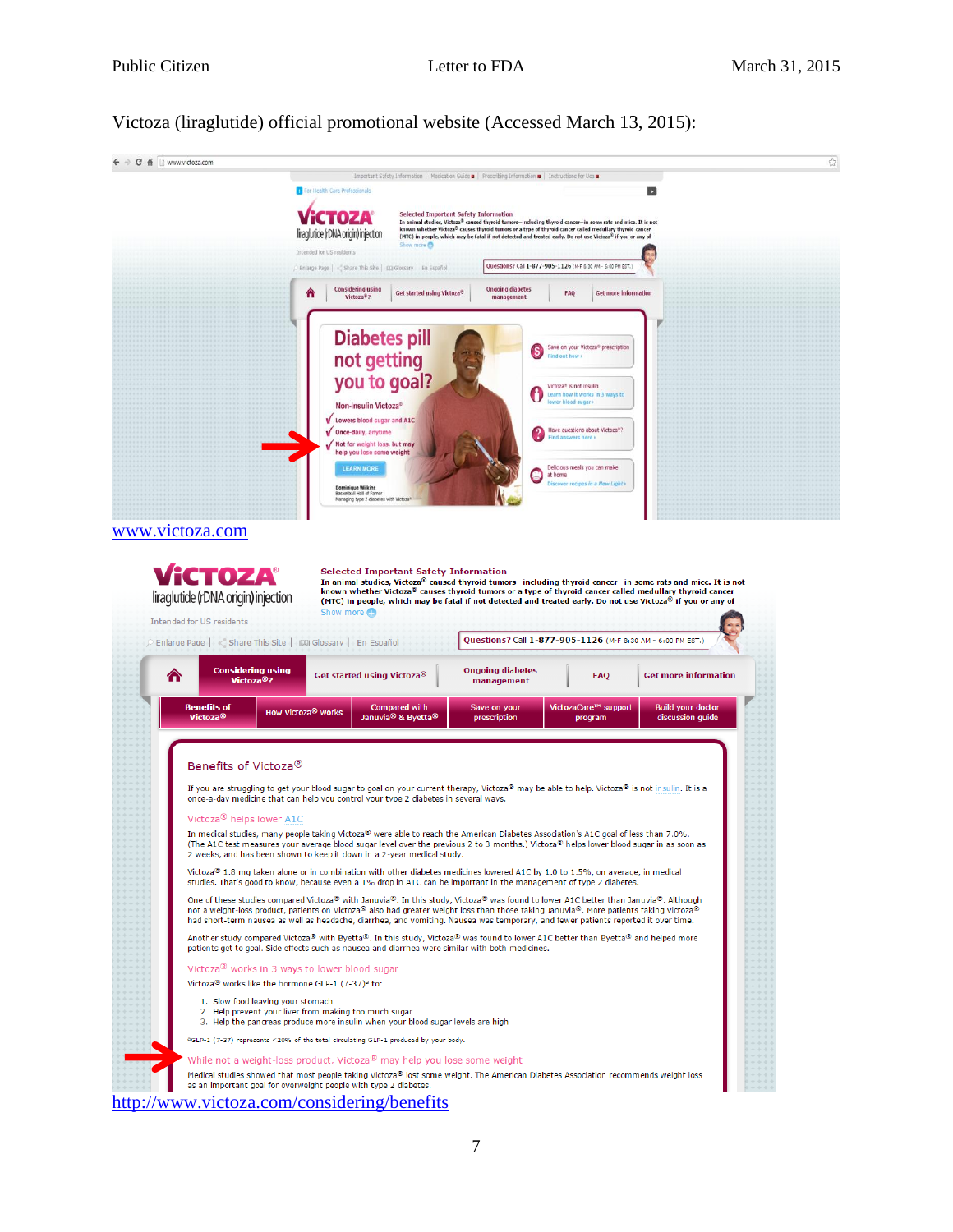### Bydureon (extended-release exenatide) official promotional website (Accessed March 13, 2015):